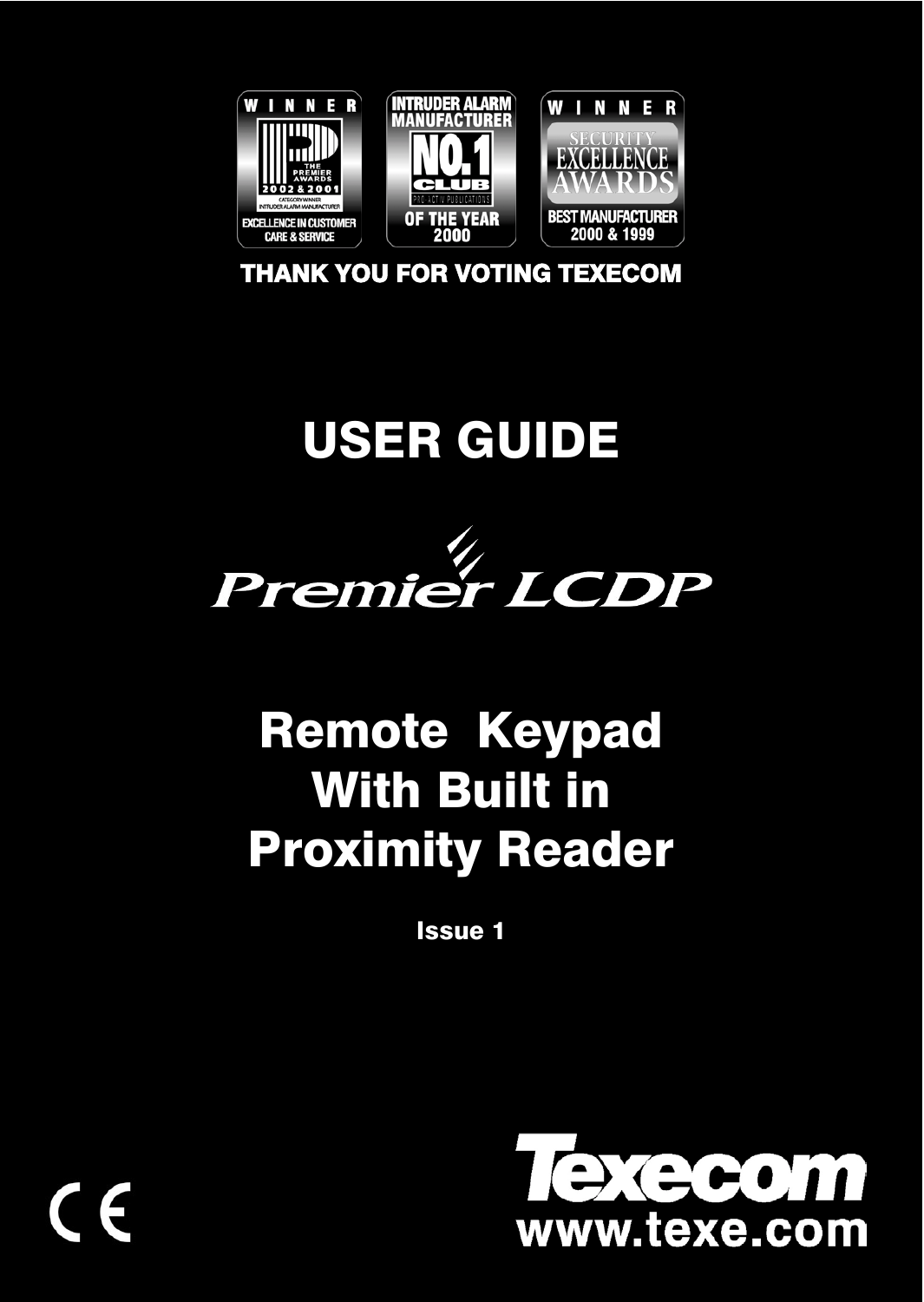# 1. Introduction

The *Premier LCDP* keypad is only compatible with the *Premier* range of control panels.

Any combination of *Premier LCD, LCDL* and *LCDP* keypads can be used. Keypads can be connected serially (daisy chain), in parallel (star) or any combination of the two, see INS176 or INS180 for installation details.

Although the Premier LCDP keypad can be used with all premier series control panels, it is not fully supported on some control panels, see below for details.

| <b>Control Panel</b> | Version                | <b>Fully Supported</b> |
|----------------------|------------------------|------------------------|
| Premier 412 & 816    | Versions 1 X - 4 X     | <b>CANNOT BE USED!</b> |
| Premier 412 &, 816   | Versions 5.X - 7.X     | No                     |
| Premier 412 &, 816   | Versions 8.X and above | Yes                    |
| Premier 8SP & 832    | <b>All Versions</b>    | <b>Yes</b>             |
| Premier 88 & 168     | Versions 1.X - 3.X     | No                     |
| Premier 88 & 168     | Version 4.X and above  | Yes                    |
| Premier 24 & 48      | <b>All Versions</b>    | Yes                    |

### **General Operation**

- 1. A Proximity TAG must be held over the **PROX** symbol on the keypad.
- 2. A Proximity TAG will normally work at distances of up to 4cm, however it should be noted that distances can and do vary.
- 3. Presenting a Proximity TAG to the keypad is NO different to entering a code except that it is a SINGLE action as apposed to a MULTIPLE action.
- 4. The control panel will log which User/TAG has been presented.

#### **Programming Proximity TAGS**

Programming a Proximity TAG will depend on which type of control panel and what version of software is installed (this can normally be obtained from the sticker on the Microprocessor or by viewing the 'Version No' in the relevant control panel menu).

The type of control panel/version of software should be noted and the box at the top of the relevant page should be ticked to indicate the correct method of programming.

The indicated method of programming should always be used when assigning new or additional TAGS to the system.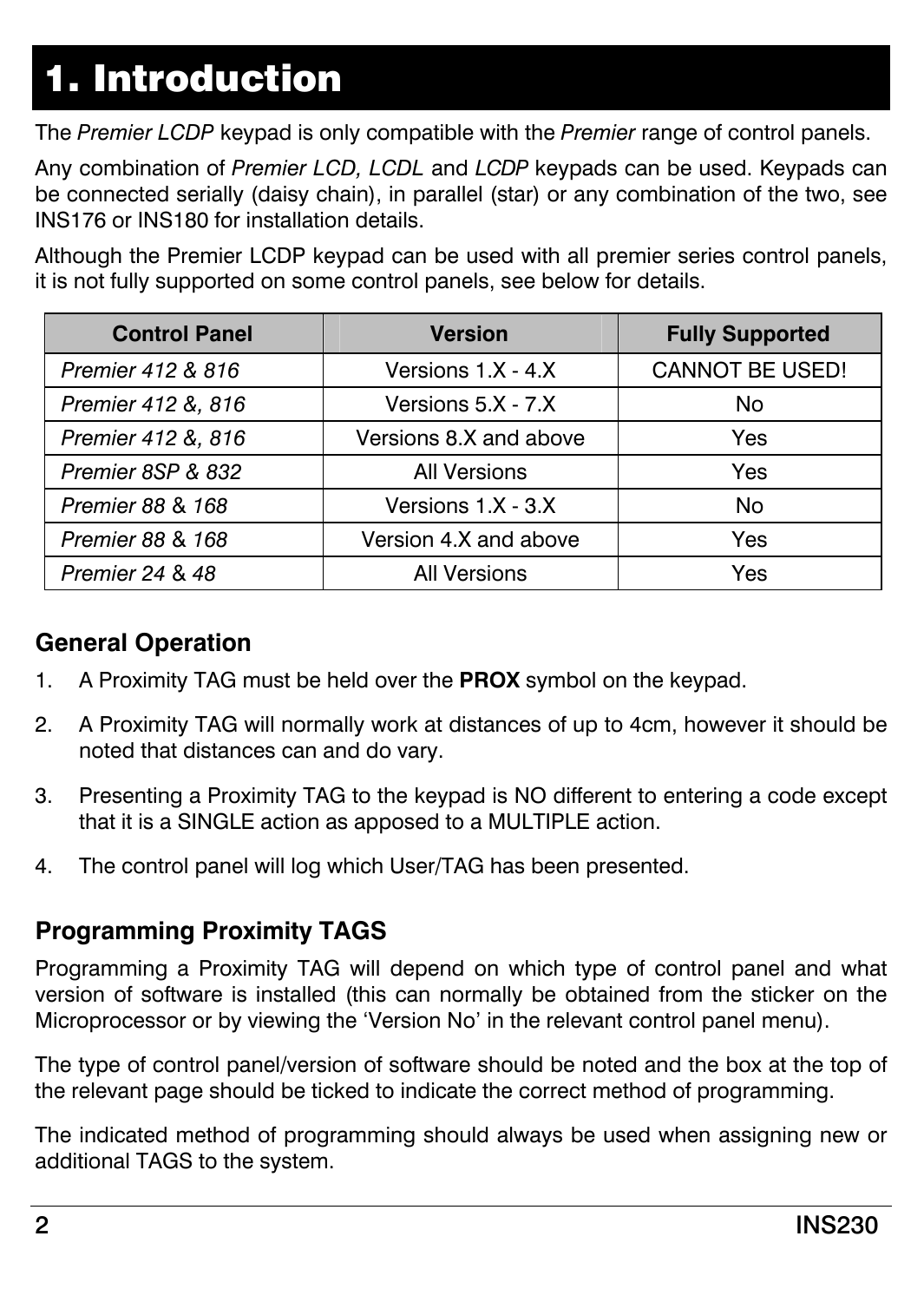## **Fully Supported Premier Control Panels**

Control panels with FULL support for the *LCDP* keypad will operate as follows:

#### **Programming**

To assign a Proximity TAG to a User, proceed as follows:

- 1. **Program the User code as normal**, this new option will now appear at the end :- 'Do you want to Add TAG to User?'
- 2. **Press**!
- 3. **Present the Proximity TAG to the keypad within 10 seconds**
- 4. A confirmation tone will be heard, the TAG is now programmed.

#### **Operation**

The Proximity TAG operates as follows:

- Presenting the TAG to the keypad does the same as entering a code
- After the TAG has been presented and a question is on the display, presenting the TAG again (or holding it in place) will answer 'YES' to that question or use the keypad to answer the question
- The Event Log will log which TAG has been used

#### **Arming**

To Arm the Control Panel, proceed as follows:

- 1. **Present the TAG to the keypad**, the display will show 'Do You Want To Arm System?
- 2. **Present the TAG again** (or hold it in place) and the exit will start, leave the building

#### **Disarming**

To Disarm the Control Panel, proceed as follows:

- 1. **Enter the building Via the designated Entry point** (the entry tone will sound)
- 2. **Present the TAG to the keypad**, the entry tone will stop, the alarm is now disarmed